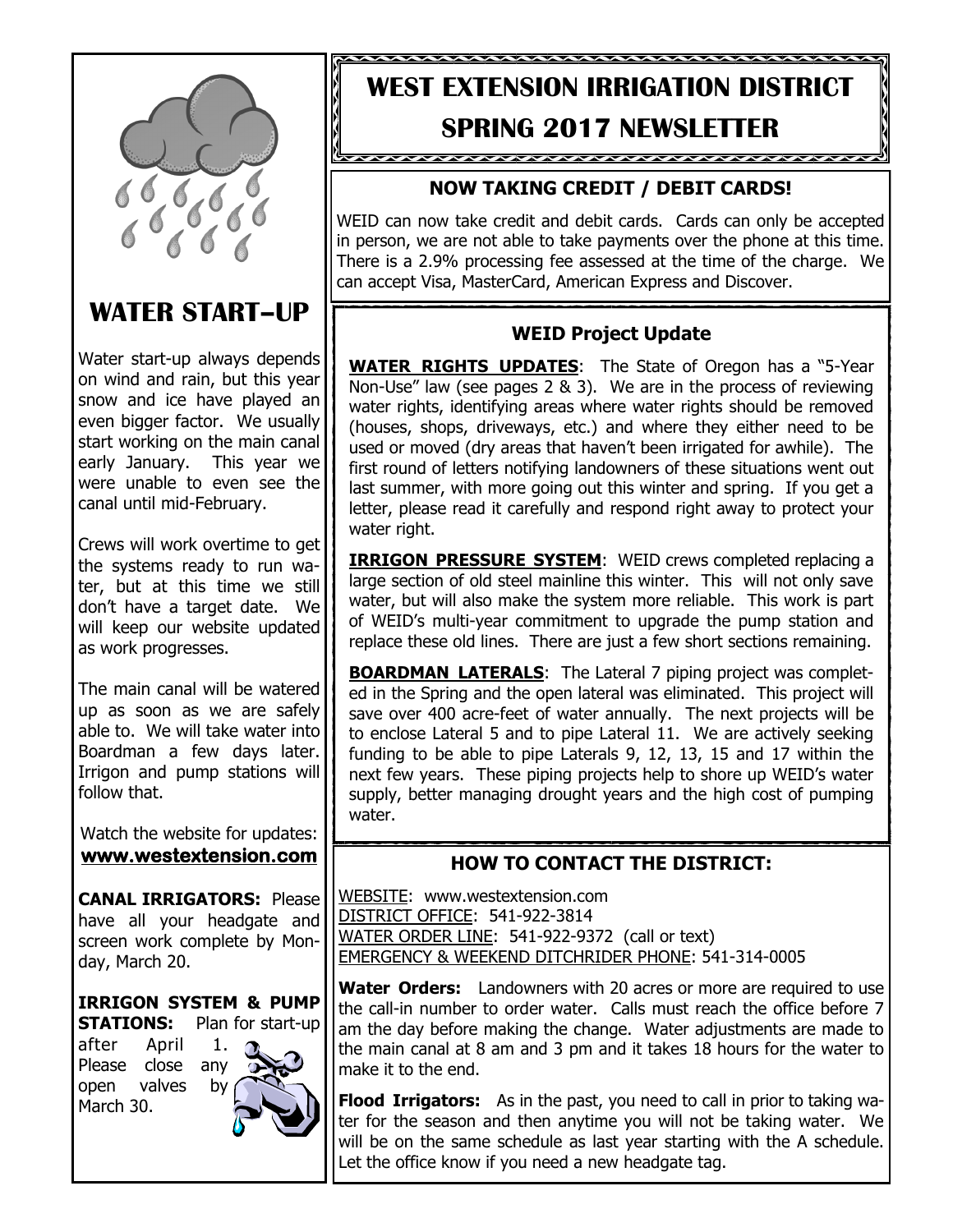### **Oregon Water Law Questions and Answers Prepared for West Extension Irrigation District Patrons**

**Introduction:** Pressure to improve the environment has steadily increased throughout the Western States, but more importantly in Oregon. The passage in 1997 of Oregon's Coastal Salmon Restoration Initiative reflects the trend in environmental restoration. That document directs Oregon Water Resources Department (OWRD) to augment in-stream flows for salmon-bearing streams. In response to this, OWRD has encouraged its watermasters and staff to take opportunities to cancel water rights that are no longer being used. The internet and sites such as Google Earth and Oregon Map are easily available for OWRD staff and others to identify potential areas of non-use. The OWRD uses such aerial imagery sites to confirm use of water. Thus, the "use it or lose it" phrase is becoming more and more a concern for those who struggle with using their full water right annually. This document is prepared for our water users to better understand their responsibility as an irrigator within the WEID.

**Who owns the water?** Oregon law provides that the water is publicly owned. A water right is required before any entity or person may divert water from its natural course.

**What is a water right?** It is an authorization from the State to make use of the water – either surface water or groundwater. Water rights are issued by the Oregon Water Resources Department (OWRD). WEID has seven primary water rights and one supplemental right for the benefit of its irrigators.

**Who actually owns the water right?** The State courts have determined that the water right is "owned" by the entity or person whose name is on the water right. That is WEID or the US Bureau of Reclamation for our water rights. The water is owned in trust for the benefit of our irrigators. There are three parts to "holding" a water right  $-1$ ) the appropriation (taking of the right from its natural course); 2) the delivery (such as down the main canal and laterals or through a pump station); and 3) the beneficial use of the water (irrigating the land). You, as an irrigator have responsibility to assure the water is put to beneficial use (see more explanation below).

**I've heard of exempt use, so what is that?** The law includes limited exceptions to the general rule that a water right is required; these are called exemptions. Typically in our area, they are domestic groundwater wells for household needs, stock watering, gardens and non-commercial lawns up to  $\frac{1}{2}$  acre. Those are privately owned systems (not part of WEID).

**How does the irrigation district fit in?** The WEID has gone through the processes to obtain water rights for its patrons. It diverts and delivers the water in compliance with state and federal laws. Water is available to each patron because they have a water right, and the District charges an annual fee for the water right. It is up to each patron to use the water by putting it to "beneficial use."

**What does beneficial use mean?** Water rights are issued for a specific purpose, such as irrigation, without waste. It is a broad term, but means "use for the prescribed purpose without waste".

**So, if I turn my sprinklers on for one day a year, is that beneficial use?** No, there would be no beneficial purpose to that. Use must be to the benefit of the landowner – crops, lawn, garden, pasture and so forth should be grown. The use also needs to cover the area where the water right lays on the property For instance, if you have 2.0 acres of water rights, you need to irrigate those same 2.0 acres to protect the rights from forfeiture due to non-use.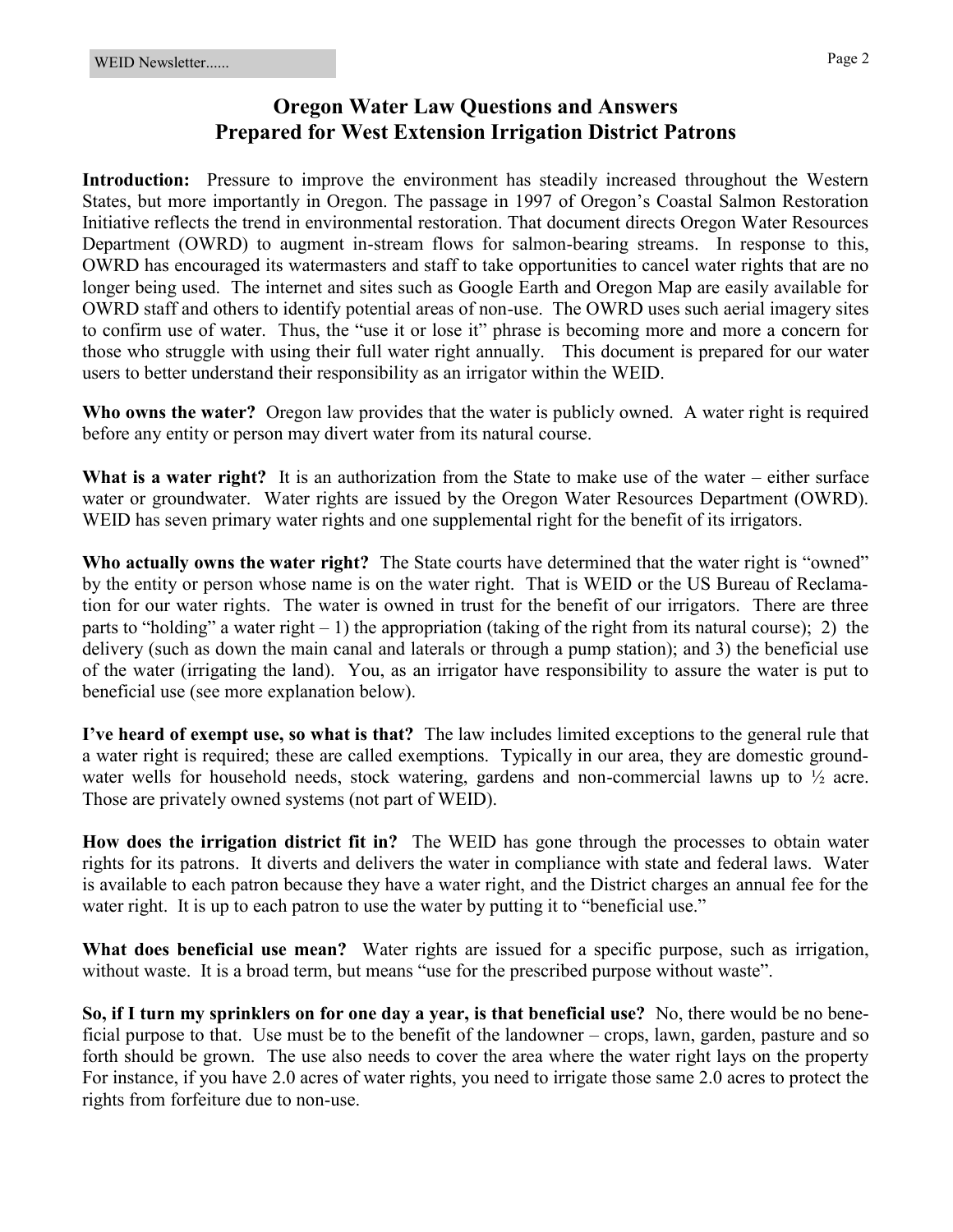**How much water can I use?** Each water right has a specified rate (the amount of water you can take at any time) and a duty (the total amount you can use during the irrigation season). As an irrigation district, WEID has set its rate to 8.5 gallons per minute per acre up to 4.5 acre-feet per acre annually. In some dry years the WEID Board of Directors may determine that it will deliver less water.

**What does "use it or lose it" mean?** This phrase refers to a basic element of water law – that the right must be regularly exercised in order to remain valid. A certificated (as opposed to a permit) water right remains valid forever, so long as it is used. If the water right is not used for a period of five or more years, it becomes subject to forfeiture and cancellation. The process is not automatic. The state must first prove that a right has not been used. More and more, however, OWRD watermasters are using aerial imagery to identify areas of non-use. See ORS 540.610 for details.

**What is the difference between a "permit" and a "certificate"?** Water rights are issued in two stages. The first stage is a permit, which is the initial authorization for a water user to develop its sources and make use of the water. The second stage is the certificate which is issued after the water use is fully developed. This "vests" the water right. It can last forever and can be lost only by showing that a right has been forfeited due to non-use (see above). Non-use cannot occur under a permit, but once the certificate is issued, the five year "clock" starts. All of WEID's water rights are certificated, so we are trying to be diligent about potential non-use areas.

What is a transfer of water right? For our purposes, the term "transfer" is used for a change in place of use for a certificated water right. One user gives up the water right and another user takes it. These can be temporary (one year) or permanent. A transfer application must be filed with OWRD. Rights within an irrigation district must be filed by the irrigation district or receive approval of the district prior to transfer. WEID keeps a list of folks wanting water rights to be transferred ONTO their property and those wanting water rights to be transferred OFF their property.

**What if I don't want the WEID water right?** You can request WEID to transfer OFF all or part of any right that you don't want. The right can be removed if the area can be dried up (no seepage or high water table for instance). The District will work with you to remove the unwanted rights from your property. If filed by February 1 of each year, it will be done for the upcoming water season.

**Can I buy or sell WEID water rights?** Yes, as long as the right can be delivered by the District and does not result in injury to any other water user. Both parties should contact the District so the transfer of rights can be prepared and filed with the OWRD. Filing and preparation costs will need to be paid by the receiving party to WEID for such transfer.

**If I buy or sell my land, what happens to the water right?** Water rights are appurtenant to the real property, so they are deemed to be included in the land sale. If they are expressly reserved to the seller in a contract, they should be transferred off the property within five years of the last water use in order to avoid possible forfeiture.

**Can I get water rights for my property?** All the water rights in WEID are designated, but sometimes there are folks wanting to give up all or a part of their water. This is usually due to a change in use of their property or to new buildings. To get on the waiting list for water rights, contact the WEID office to file a form requesting water. A staff member can advise you of the waiting time and costs of a water right transfer.